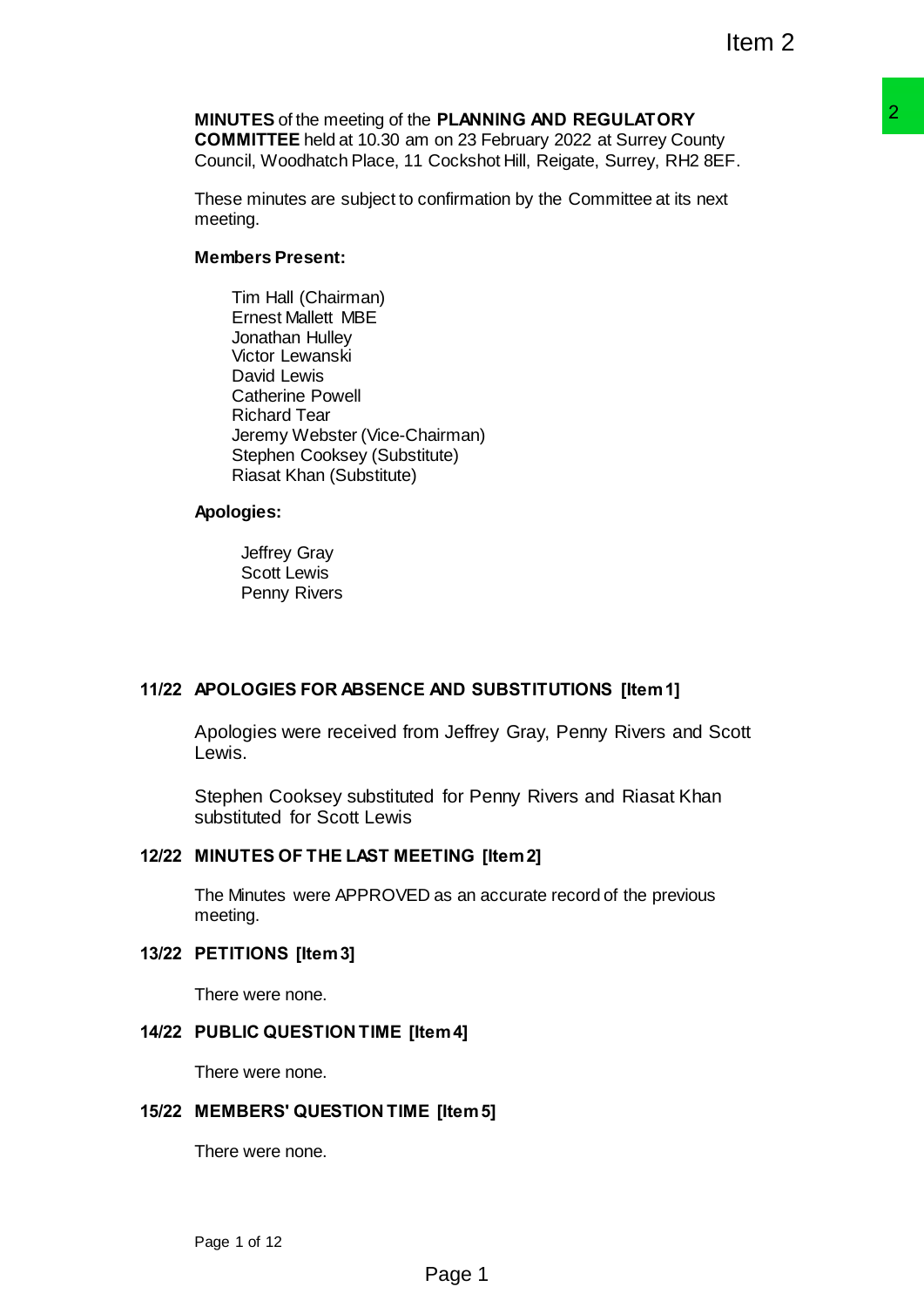# **16/22 DECLARATIONS OF INTERESTS [Item 6]**

There were none.

## **17/22 MINERALS/WASTE EP21/00223/CMA - LAND AT THE CHALK PIT, COLLEGE ROAD, EPSOM, SURREY KT17 4JA [Item 7]**

#### **Officers:**

Caroline Smith, Planning Group Manager Stephen Jenkins, Planning Development Manager Helen Forbes, Principal Lawyer Sonia Sharp, Senior Highways and Planning Solicitor Paul Evans, Director – Law and Governance James Nolan, Senior Planning Officer Nicola Stedman-Jones, Noise Consultant 2<br>
There were none.<br>
TR22 INNERESTS (Its<br>
There were none.<br>
TR22 COMELEGE ROAD, EPSOM, SURREY<br>
COLLEGE ROAD, EPSOM, SURREY<br>
COMENT COMENT (Panning Group Management<br>
Stephen Jenkin, Panning Development<br>
Stephen Jenkins, Sin

#### **Speakers:**

David Williams made representations in objection to the application. The following key points were made:

- 1. That since 2020, the unlawful waste processing unit had exposed local people to severe noise and dust pollution.
- 2. That it was not clear why the operator had been given flexibility on planning regulations and had shown no regard for the local environment.
- 3. Residents had obtained legal advice which produced legal concerns on the committee reports reliability.
- 4. That the proposal must be judged against a clear baseline. Instead of providing clarity, the report framed the proposal as a way to regain control over site activity which was misleading.
- 5. That legal advice had confirmed that limits had been breached which would leave the site open to enforcement action.
- 6. That the report failed to give national green belt policy proper weight.
- 7. That the scheme claimed to process the same amount of waste as the previous scheme but required a larger operational area which would cause more harm to the green belt.
- 8. Any harm to the green belt must be clearly outweighed by very special circumstances and that this was not shown in a previous application in 2017 so could not be shown now.
- 9. That residents had concerns on the accuracy of the applicant's evidence on noise pollution.
- 10. That the latest Environmental agency response made several incorrect references to a proposed reduction in waste quantity which was a fundamental misunderstanding of the proposal which had not been addressed.
- 11. That the application relied on large buildings to contain noise, but main doorways would open six times an hour letting noise escape towards residents.
- 12. That the situation around noise assessment was uncertain at best.
- 13. Members should reflect on the opposition from residents and the local council.
- 14. That the proposal offered only a small contribution to meeting waste targets.
- 15. Urged Members to vote against the recommendation.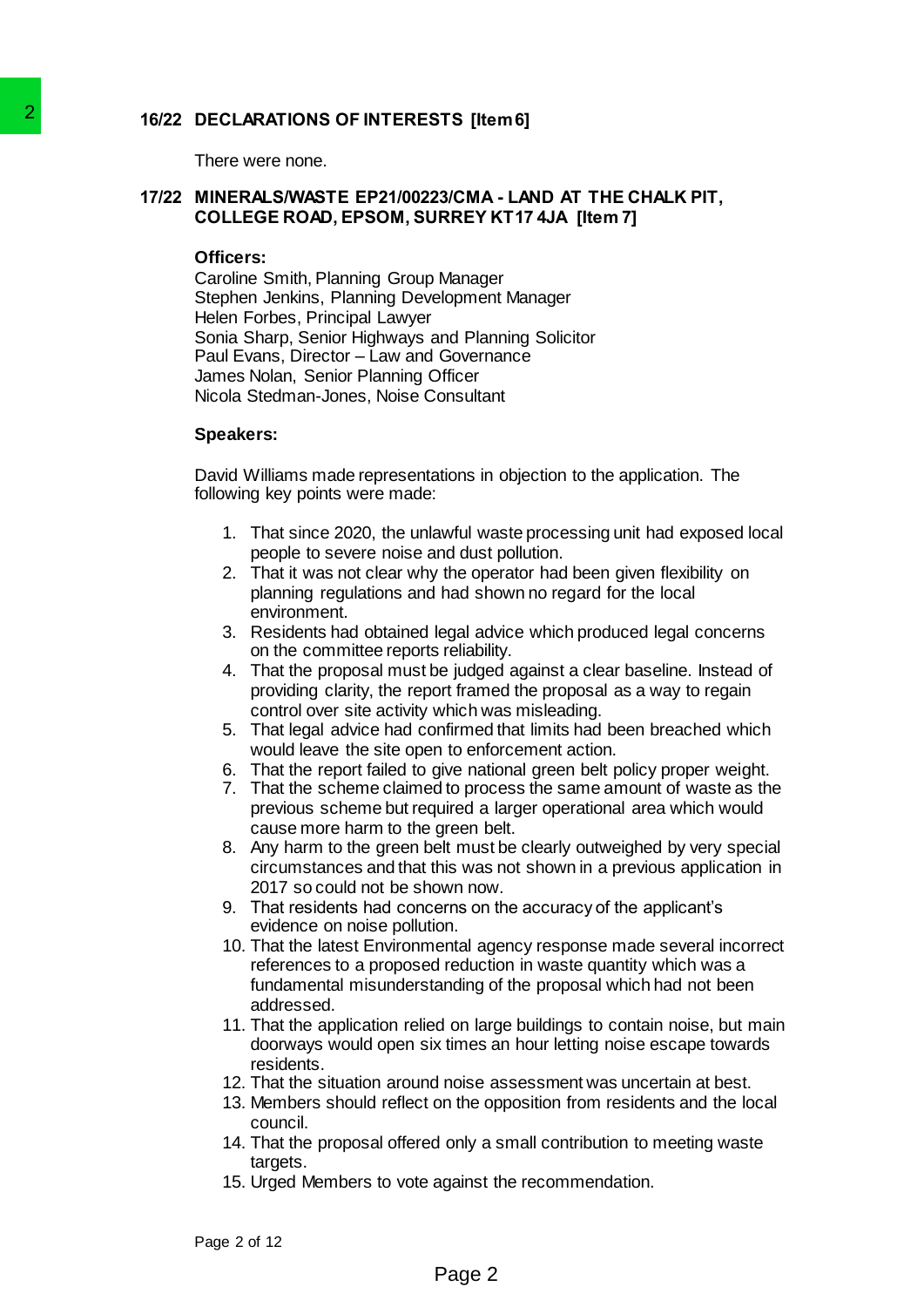Fiona Macdowel made representations in objection to the application. The following key points were made:

- 1. They had lived 350 metres from the site for 15 years and that they had never had an issue with the site until summer 2020 which was when the operation was scaled up illegally.
- 2. For the last 18 months residents had experienced significant noise and dust issues.
- 3. That key relevant facts had been excluded from the officer report.
- 4. That it seemed the officer report had been written a considerable time ago as the gym and physio referenced in the report had departed in May 2021.
- 5. That the Surrey Waste Plan was being ignored and bypassed.
- 6. That the Environmental Agency independent noise experts stated that noise must reduce by 10 decibels and that the building would only reduce noise by up to seven decibels and possibly one decibel.
- 7. That the applicant had completed a noise assessment during a quiet period and therefore it had not reflected the reality of the noise issue.
- 8. That residents over three days, from 6am to 6pm, had recorded 120 vehicle movements each day by the operator.
- 9. That it was clear that Surrey County Council did not have the capacity or resource to potentially manage conditions if required.
- 10. That residents requested that the applicant be rejected, and recycling stopped.

Nigel Collin made representations in objection to the application. The following key points were made:

- 1. That residents had been subject to nuisance caused by the chalk pit since summer 2020 which was when a skip hire company began operating from the chalk pit site under NJB's licence. This also coincided with NJB's introduction of a large trommel and equipment which created further noise nuisance. Page 3 2
- 2. That residents could no longer have quiet enjoyment of their property or sit in their gardens due to a combination of noise and dust.
- 3. That Epsom Borough Council had submitted a rejection to the application. Epsom Borough Council was also investigating noise complaints under its statutory powers.
- 4. That, as a local councillor, he had received a number of calls from distressed residents who could not understand why formal procedures had not taken place.
- 5. That a recycling facility was far removed from a waste transfer facility.
- 6. That the retrospective application sought to legalise what was an illegal operation.
- 7. That operations before the application had already exceed that which was permitted by the cleud and that the county had failed to enforce its parameters.
- 8. That in 2017 a retrospective application of a similar nature was recommended for refusal by officers.
- 9. That unless Members lived in the area then they would not understand frustrations.

Steve Gebbett made representations in objection to the application. The following key points were made: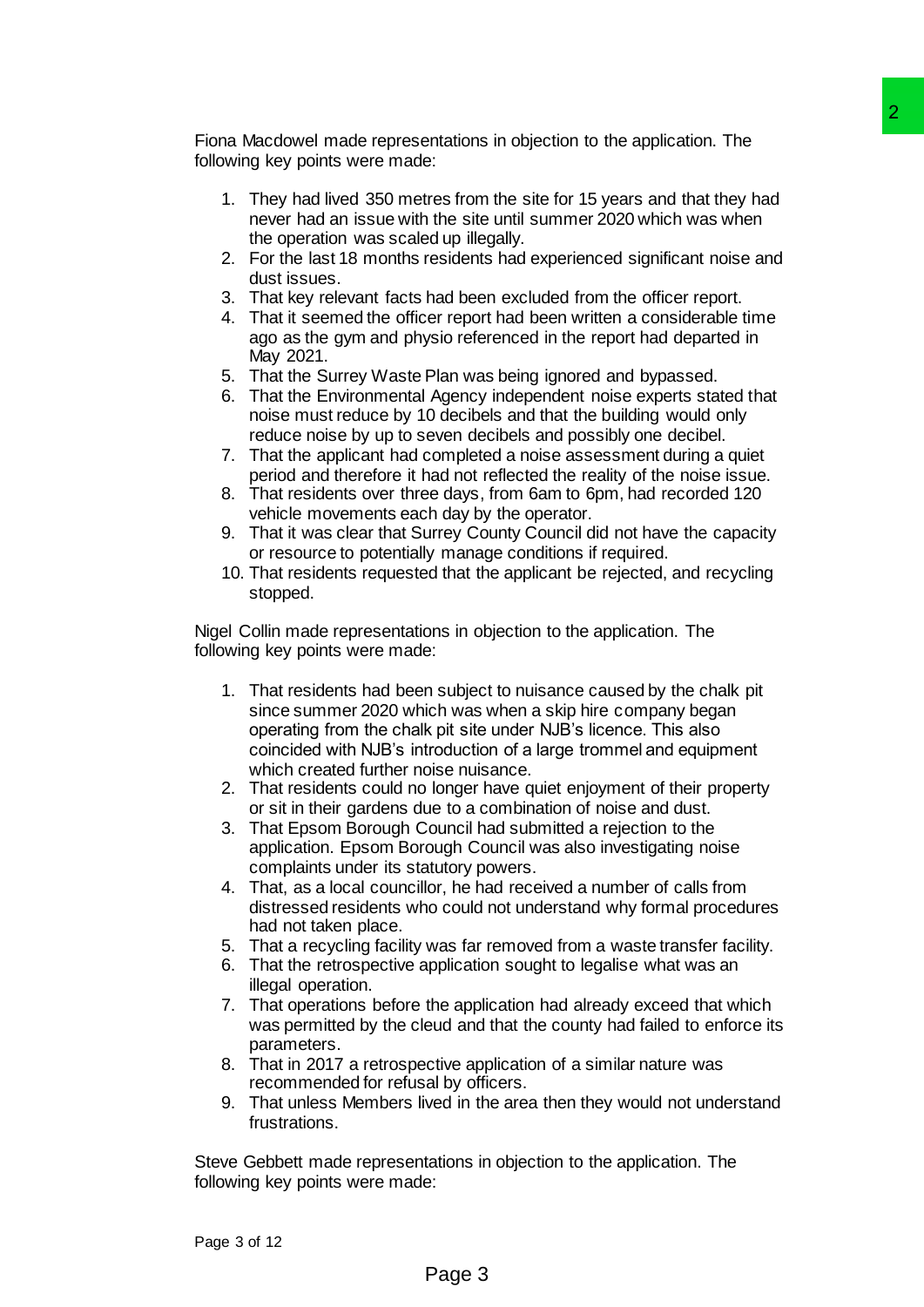- 1. That he was a Road Steward for Epsom Resident Association and lived 167 metres from the site.
- 2. That the operator had caused noise and dust issues for residents for over 18 months.
- 3. That residents had complained and registered 1200 times.
- 4. That the application was contentious and high profile with 717 objections and a 3000 signed petition.
- 5. That a non-resident location was obviously essential for the operation.
- 6. That planning policy dictated that residents and the green belt should be protected from harm.
- 7. That the large doors would be open most of the day and would only reduce noise by one decibel.
- 8. That Surrey County Council had failed to employ early nonenforcement procedures.
- 9. That the Environmental Agency internal review had stated that the Environmental Agency had completed assessments biased towards the operator.
- 10. That the Surrey Local Waste Plan had designated six non-resident sites for the operation however discussions on relocation had not taken place.
- 11. That there was an opportunity to introduce five conditions to mitigate some issues. These included conditions related to limiting hours of use, additional CCTV monitoring to monitor lorry movements, that the trommel could not be restarted until both builds were completed, banning articulated lorries from the site, and the introduction of a 2.5 green acoustic fence around the site. 2<br>
1. That he was a Road Steward for<br>
lived 167 metris from the site.<br>
2. That the operator had caused no<br>
over 18 months.<br>
3. That residents had complained at<br>
4. That the application was content<br>
4. That the application
	- 12. Asked the committee to rebalance the decision and put people before waste.

Chris Grayling made representations in objection to the application. The following key points were made:

- 1. That he was here for the first time in over 20 years as a Member of Parliament
- 2. That the application was an example of commercial bad behaviour and official failure of the County Council and the Environmental Agency.
- 3. That the application was for a green belt site and that there was no evidence of special circumstances within the application. The site had not been identified in the local waste plan, nor had alternative sites been identified.
- 4. That there was no evidence that alternative sites had been approached to consider alternative locations for the operation.
- 5. That the application was an unlawful change of use retrospective application.
- 6. That the independent noise assessment taken by the Environmental Agency made clear that the operator's noise assessment was wrong, and that Members should not take the operator's data as correct.
- 7. That Counsel advice highlighted issues with the information provided by county council officers.
- 8. That Members cannot trust officers to enforce conditions within the application.
- 9. That Members should not endorse the behaviour of a company that acted unlawfully and reward it by granting the planning application.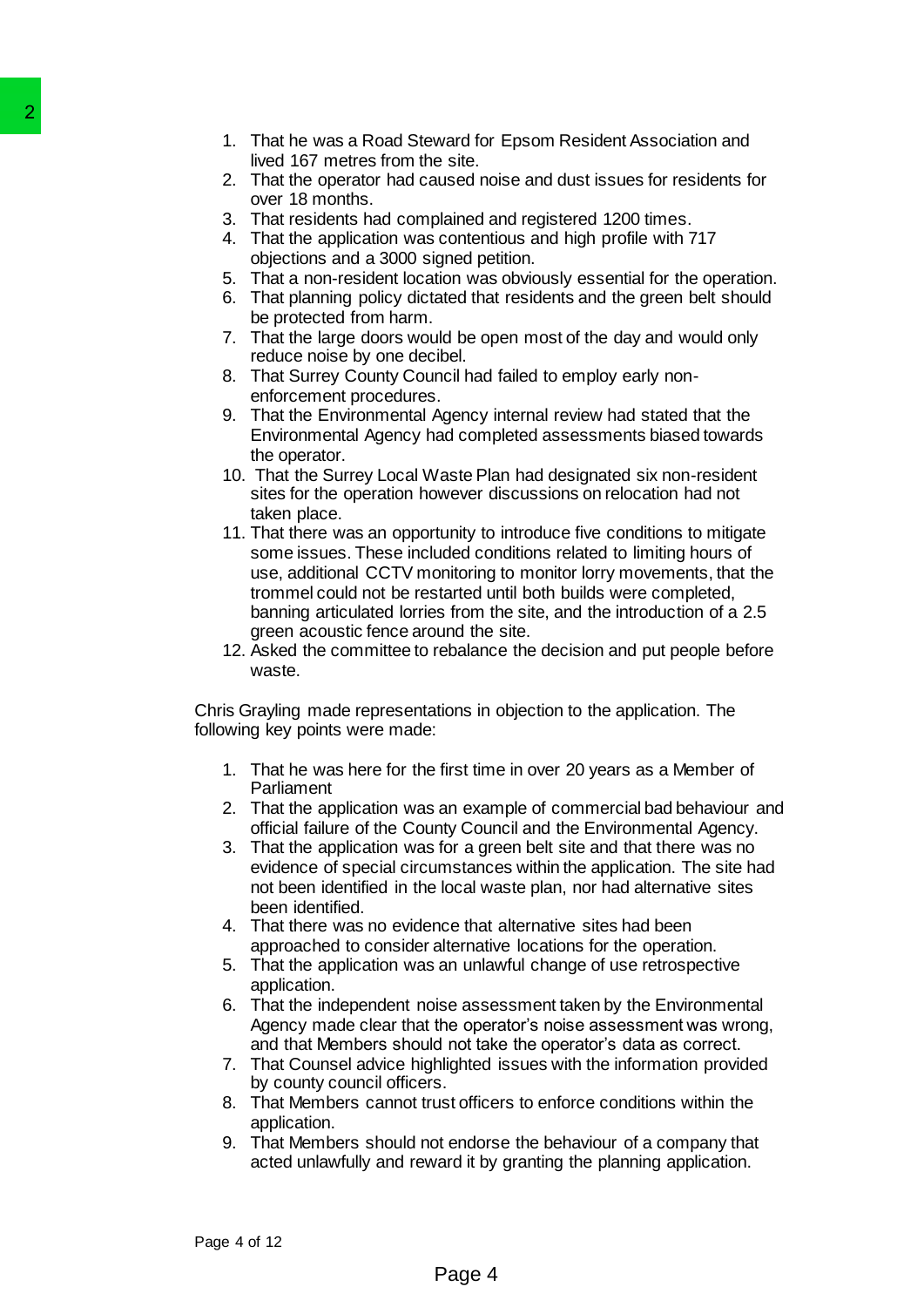The applicant and the applicant's agent Jamie Bowie and Suzi Coyne spoke in response to the public speakers' comments. The following key points were made:

- 1. The applicant provided a brief overview of the history of the organisation.
- 2. That national rules had changed over recent years to improve how operators recycle waste and that there was less landfill space to use.
- 3. That recycling had taken place in The Chalk Pit for over 40 years in one form or another.
- 4. That there were three waste operators on the site and nine skip firms.
- 5. In regard to noise and dust issues, numerous reports had concluded that there was not excessive noise or dust and that the site complied with all regulation.
- 6. That, as a local resident, he had done all he could to mitigate resident and councillor concerns.
- 7. That the local ward councillor had told residents that he would shut down the operation. The Member of Parliament had also stated that an alternative site would be located however this did not materialise.
- 8. That residents had signed a petition that they did not understand.
- 9. That breaches of Environmental Agency rules were dealt with almost instantly.
- 10. That the applicant had done all he could to appease residents and councils which included allowing site visits and making his contact information available.
- 11. That resident issues related to The Chalk Pit as a whole and not just his operation.
- 12. That the application would allow the local area to recycle waste and build a sustainable future for future generations.
- 13. That if the application was to be rejected then operations would return to how they had been operated over the previous 40 years.
- 14. The applicant's agent highlighted that 'waste transfer' was a historic term and did not exclude the treatment of waste.
- 15. That the development was highly sustainable and met national policy to use waste as a resource.
- 16. That recycling had taken place at the site for a very long time.
- 17. That another operator was also using the same equipment within the same location.
- 18. That containment of the wate processing within a building was identified with the Environmental Agency as the best available technology to contain potential emissions and would ensure surface water run off was not contaminated by the external storage of nonhazardous waste. ts agent Jamie Bowie and Suzi Coyne spoke<br>
sers' comments. The following key points were<br>
sers' comments. The following key points were<br>
a brief overwiew of the history of the<br>
changed over recont years to improve how<br>
and
- 19. That Members of the Independent Institute of Air Quality Management deemed the site very unlikely to cause a nuisance, and that dust was more likely to be caused by other operations at The Chalk Pit.
- 20. Regarding noise, alterations to the trommel operation, including insulation of barriers, had also resolved the effects of noise emissions from the site, and that the new building would offer significant further benefits.
- 21. That a normal amount of waste was processed when noise assessments took place.
- 22. That NJB were not asked to 'stop' recycling, they were asked 'whether' they would stop recycling.
- 23. That very special circumstances had been demonstrated.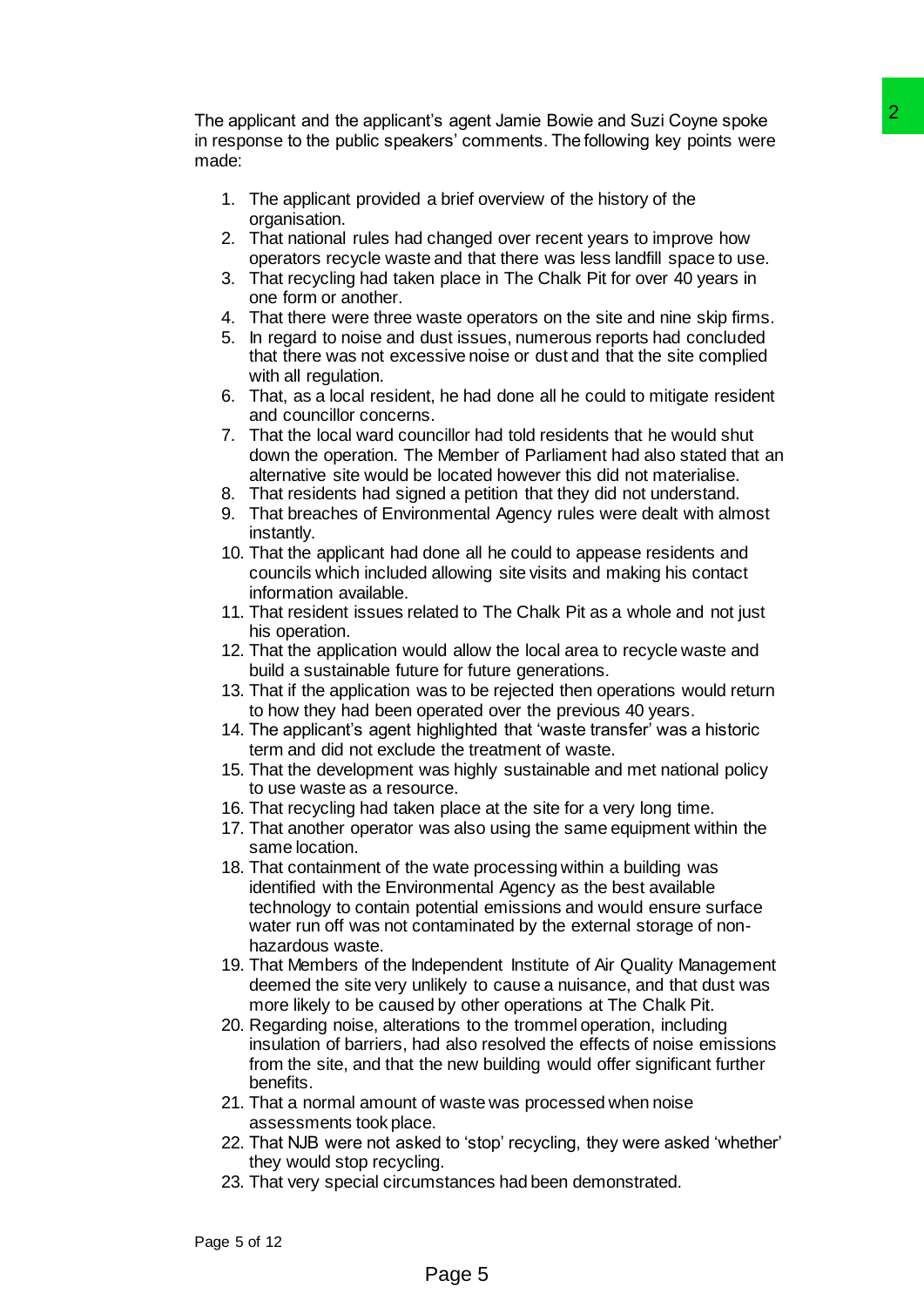- 24. That the Surrey Waste Plan acknowledged that, in order to meet waste needs in the county, waste management would need to take place within the green belt.
- 25. That, if rejected the waste management site would remain in waste management use.
- 26. That an alternative within Leatherhead would have an increased impact on the green belt.
- 27. That the building of Building 1 would be built at a later stage.
- 28. That the increased use of articulated lorries would mean fewer HGV (Heavy Goods Vehicles) movements.
- 29. That the size of the operation was 0.36 hectares

The Local Member, Steven McCormick, spoke for three minutes. The following key points were made:

- 1. That the applicant would need to show very special circumstances to show that the harm to the green belt is outweighed by the need for the facility.
- 2. That the new buildings were not for agriculture, forestry or in connection with outdoor sport, cemetery, or an allotment.
- 3. That the new building was largest in size and would have a greater impact on the green belt.
- 4. The proposal was not an exception to green belt policy and therefore should be refused.
- 5. That the change of use as inappropriate and harmful to the green belt and does not preserve openness and conflicts with the protection of the green belt land policies.
- 6. Urged Members to reject the application.

The Local Member, John Beckett, spoke for three minutes. The following key points were made:

- 1. Thanked Members for attending the various site visits.
- 2. That the application had impacted various divisions.
- 3. That an independent report stated that NJB was the major cause of noise and dust. The Environmental agency report reported that there was a noise breach at the site and that the building was not efficient enough to reduce the legal limit for noise. 24. That the Surrey Waste Plan ack-<br>
meeds in the county, waste Plan ack-<br>
within the groen batt.<br>
management use.<br>
That, if rejected the waste management use.<br>
management use.<br>
That is righted to the green belt.<br>
"That t
	- 4. That residents had been subject to increased noise and dust due to the applications operations from the summer of 2020.
	- 5. That the site's previous application in 2017 which was rejected.
	- 6. That the current site was deemed 'light industrial' but the application would change the site to 'heavy machinery'.
	- 7. That the report stated that the nearest house was 160 metres away however the boundary of the house was only 80 metres from the site.
	- 8. That the Committee should be aware that Epsom Borough Council was in the process of creating a local plan which set out strong guidance for what was inappropriate development in the borough.
	- 9. That the NPPF stated that applicants should contribute positively to the character and quality of the area of which it is located.
	- 10. That point 6 of the report identified six suitable sites within the county for the operation and that The Chalk Pit was not one of them.
	- 11. That the officers report state that the waste operation contribution in question was small compared to other operations in the county.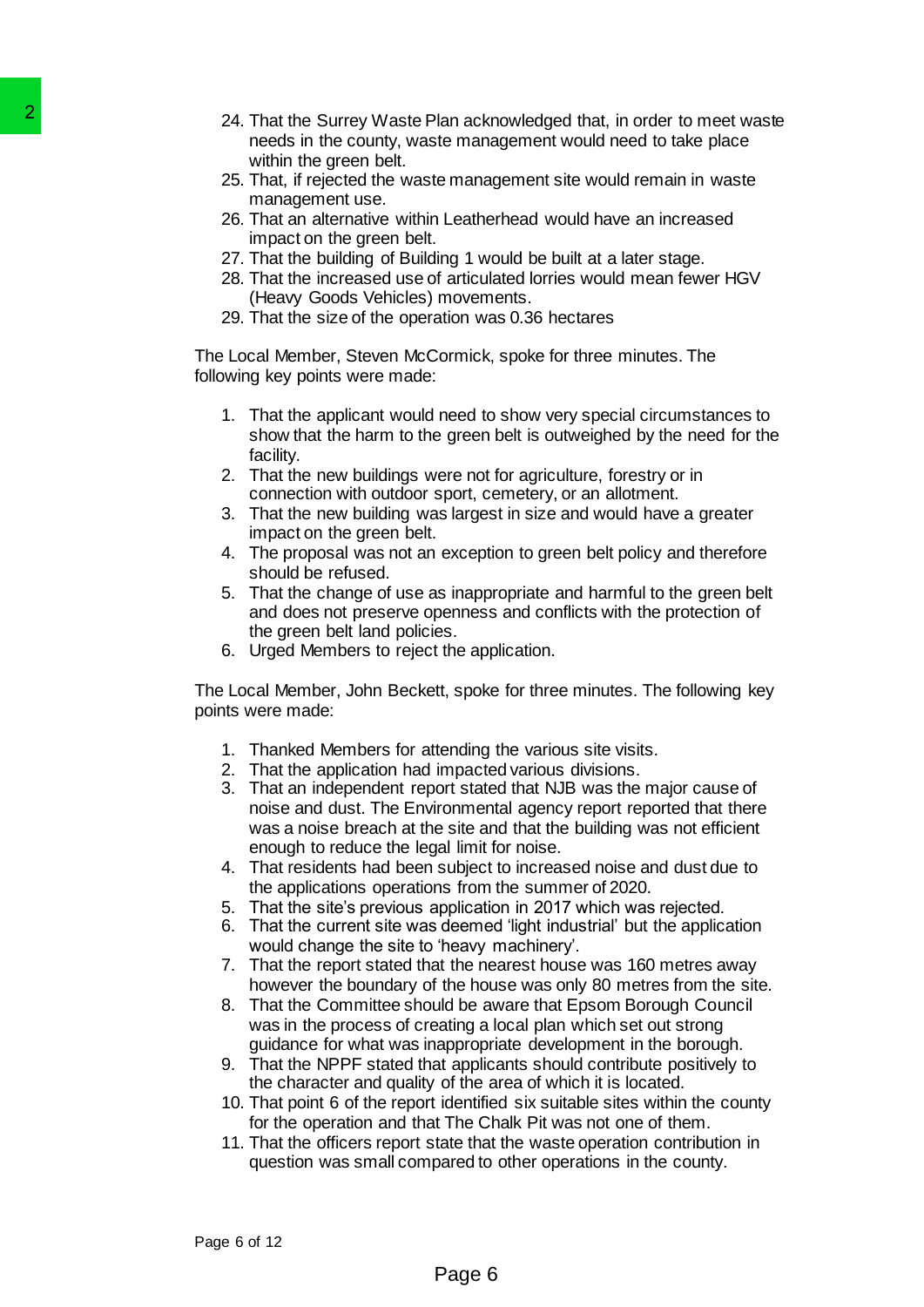- 12. That residents cannot use their gardens because of the noise and windows cannot be opened due to the dust.
- 13. Asked the committee to refuse the application.

## **Key points raised during the discussion:**

- 1. The Officer introduced the report and provided a brief overview of the plans and aerials included in the agenda. Members noted the following points:
	- a. That Members needed to consider the development before them today and whether it was an acceptable use of land.
	- b. Details on the size of the site.
	- c. Highlighted details on Epsom Skip Hire and the use of the trommel which had the correct permissions and was therefore being used lawfully. There were no controls on the lawful use of the trommel except for those permitted by the Environmental Agency.
	- d. That the County Council was working with the Local Borough Council and the Environmental Agency in terms of statutory controls and permits.
	- e. That Members should focus on the proposal rather than the other activities on the Chalk Pite site.
	- f. Officers highlighted the reasons why the application was part retrospective.
	- g. That a summary of publicity taken, and issues raised could be found on paragraphs 57 – 71 of the officer's report.
	- h. That a total number of 684 letters of representation had been received in objection to the application.
	- i. Two petitions with a total of 3320 signatories had been received.
	- j. Key issues were access, parking and transport impacts, dust and air quality, drainage, ground contamination, landscape character & virtual impact, lighting, noise, ecology and biodiversity, waste management issues and green belt.
	- k. All technical consultees had raised no objections to the proposal subject to the application of conditions.
	- l. Objections had been received from Epsom and Ewell Borough Council.
	- m. Objections had been received from three resident associations.
	- n. Officers believed that the applicant had demonstrated very special circumstances.
- 2. A Member highlighted the rules around predetermination as a member of the Planning and Regulatory Committee. The Member further stated that a retrospective application was not unlawful and that the site was a commercial and industrial site and would continue to be one going forward.
- 3. A Member stated that waste processing sites were a requirement of modern society.
- 4. A Member asked whether a green belt impact assessment had been carried out. Officers stated that the interpretation of the green belt assessment was covered clearly in the report however Members should not confuse the green belt assessment with the alternative site assessment. Officers further stated that, as waste was already being transported into the site, they believed it was not necessary to conduct an alternative site assessment. se their gardens because of the noise and<br>
and due to the dust.<br>
The mediation.<br>
Indication:<br>
Indication:<br>
Indication:<br>
Indication:<br>
Indication:<br>
Indication:<br>
Indication:<br>
Indication:<br>
Indication:<br>
Indication:<br>
Indication: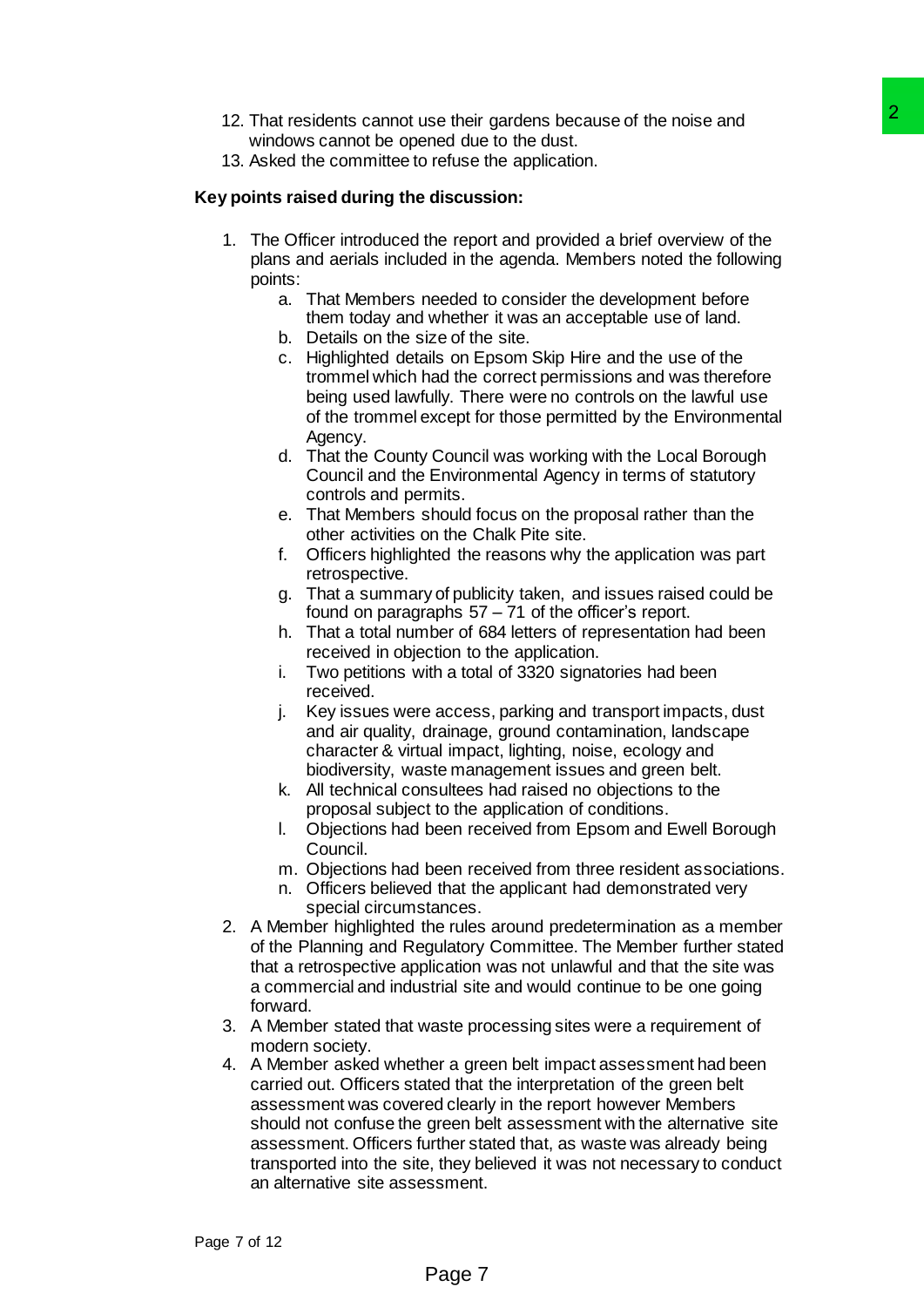- 5. A Member asked for confirmation on the 'very special circumstances' noted in the officer report.
- 6. In terms of identifying a separate site for the operation to take place, officers stated that waste had been transferred to the site for over 40 years and therefore the site had an existing waste use.
- 7. A Committee Member made the following comments:
	- a. That the conditions on noise were not enforceable.
	- b. Highlighted that Condition 12 had changed from the previous Condition 12 in the previously published report.
	- c. That the conditions on dust were not enforceable.
	- d. That Condition 19 needed to be strengthened.
	- e. That condition 20 should include a consequence associated with records not being submitted or tonnages being exceed.
	- f. That condition 21 should require external facing surfaces to minimise visual impact
	- g. That condition 24 should include post planting inspections for a period of 5 years to ensure that planting has taken and where planting was not successful require replacement and sign off of this after care period before moving into long term aftercare.
- h. That the operations taking place on the whole Chalk Pit site were concerning, especially around surface water management, and that something should be done to improve it. Specially concerns should be raised to the landowner around noise at the Chalk Pit boundary, the need for a wheel wash area, the need for a common car parking area to reduce traffic on the public road, the need to reduce working hours across the site, the need for a properly surfaced area across the whole site to allow for proper management of surface water and drainage, improved lighting on the site, increasing the use of buildings when undertaken noisy or dusty operations, and for the requirement of all leaseholders to have their plant vehicles on site fitted with white noise and non-tonal reversing alarms. 2<br>
A Member arsked for croptin<br>
moled in the officer report.<br>
In therms of identifying a separated by a model in the officer report.<br>
officers stated that waste had be<br>
years and therefore the site had be<br>
years and the or
	- 8. A Member said that he felt the 'need' for the application had not yet been shown.
	- 9. Officers highlighted to the committee that retrospective applications were allowed in law. It was also highlighted that that Building 2 was where screenings operations, including the trommel, and the picking station would be located. Building 1 was for the storage of skips and the parking of lorries.
	- 10. Officers stated that the height of the buildings was based on Department for Environment, Food & Rural Affairs guidance.
	- 11. The officer also highlighted that it was outside the scope of the application to require the operator of the site to undertake operations outside the area of the application site in question. Members noted that the landowner had already submitted a certificate of proposed operations for the resurfacing of 50 metres of road on the upper rim which was granted in the previous month. Regarding pollution issues, officers went on to further clarify that it would be for the Environmental Agency to look at the wider Chalk Pit site.
	- 12. A Member said that, when visiting the site and walking around it, they had found that it was difficult to distinguish the noise from the application site from other background noise in the area. The Member further stated that another operator on the site used a trommel and that they had longer working hours than the application site discussed.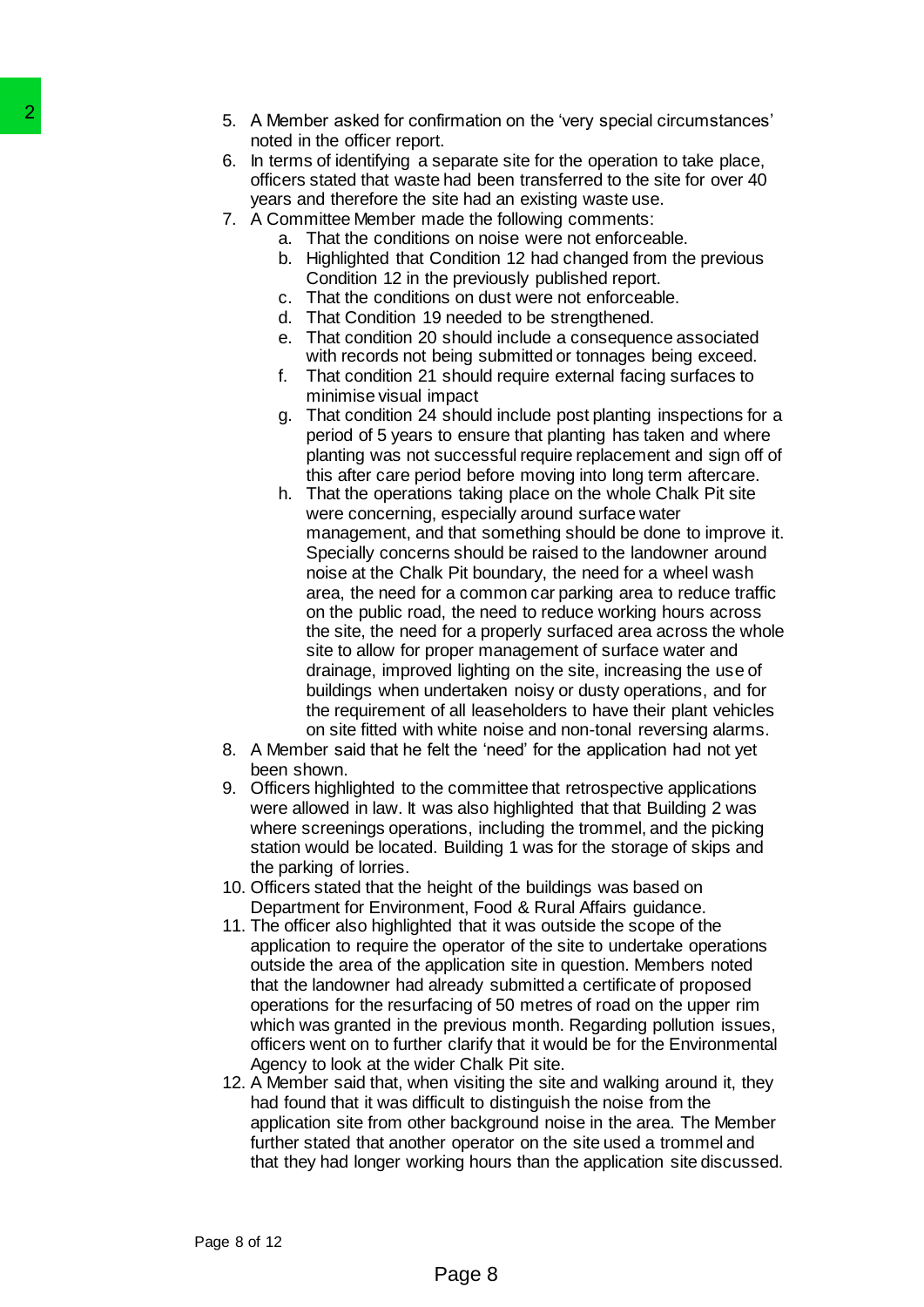- 13. A Member said that they were uncomfortable with the negative comments made about officers as it was a complicated issue with a number of aspects to consider.
- 14. A Member asked why the application submitted in 2017 was refused. Officers confirmed that the application was refused due to a lack of information from the applicant.
- 15. The Committee noted that there were two trommels on the Chalk Pit site.
- 16. The Noise Consultant highlighted that when carrying out a noise assessment, the equipment would record all noise in the area and not just noise emitted from the site.

The Chairman held a comfort break from 12:21pm – 12:35pm

- 17. Officers confirmed that the emerging plan by the local borough council carried no weight because it was still in its consultation phase and open to change.
- 18. Members noted that the noise condition was worded so that, in the event the noise monitoring showed that noise levels were above those agreed, then additional mitigations could be put in place. This included upgrading the building structure to include noise mitigation equipment.
- 19. Members stated that they continued to have concerns around the negative impact of the site as a whole on the local area rather than specifically the NJB site. A Member suggested that the committee write to the landowner to outline the various generic concerns raised by both Members and residents. The committee agreed to write to the landowner to outline these concerns. y were uncombratele with the negative<br>
and officers as it was a complicated issue with a<br>
notificers as it was a complicated issue with a<br>
the application submitted in 2017 was refused.<br>
the application submitted in 2017 w
- 20. The committee agreed to write to the Epsom and Ewell Local Committee to raise concerns based on the parking issues on the road and entrance to the site.
- 21. A Member requested that the terminology around trommel and mechanical screening was consistent throughout the conditions.
- 22. A Member stated that they felt 'very special circumstances' had not been met and therefore they could not support the application.
- 23. The Chairman moved the recommendation which received six votes for, four votes against and zero abstentions. Therefore the application was granted subject to the conditions outlined in the officer report and update sheet.

# **Actions:**

- 1. The committee agreed to write to the landowner to outline concerns raised by residents and councillors on the Chalk Pit as a whole.
- 2. The committee agreed to write to the Epsom and Ewell Local Committee to raise concerns based on the parking issues on the road and entrance to the Chalk Pit site.

# **Resolved:**

The Committee agreed to grant planning permission subject to the conditions from page 64 of the agenda and the update sheet.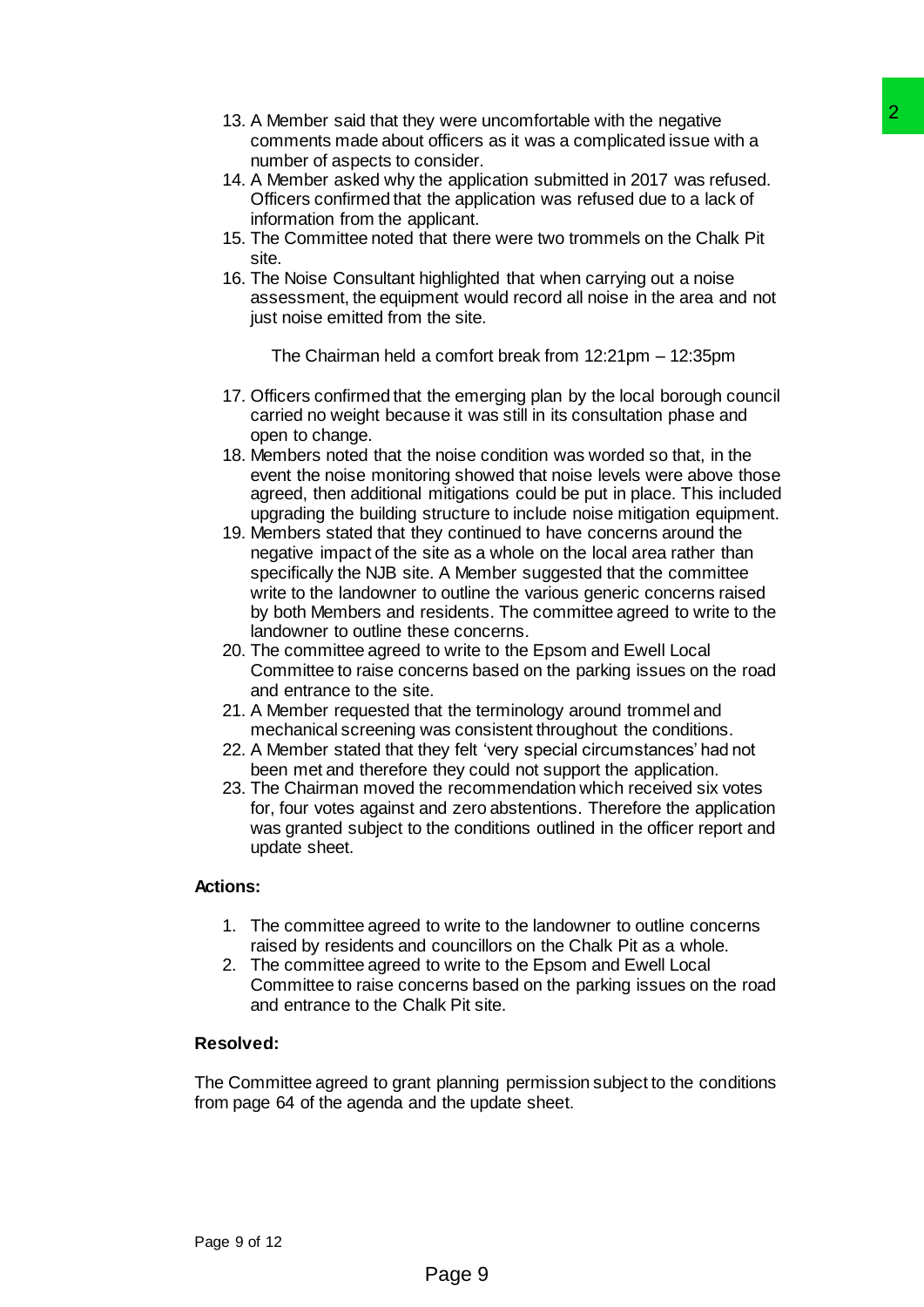# **18/22 SURREY COUNTY COUNCIL PROPOSAL SP21/00258/SCC - BISHOP WAND CHURCH OF ENGLAND SECONDARY SCHOOL, LAYTONS LANE, SUNBURY ON THAMES, SURREY TW16 6LT [Item 8]**

Ernest Mallet and Stephen Cooksey left the meeting at 13:02

The Chairman held a comfort break from 13:03 – 13:09

#### **Officers:**

Katie Jewell, Planning Officer Charlie Cruise, Principal Transport Development Panning Officer Caroline Smith, Planning Group Manager Stephen Jenkins, Planning Development Manager Helen Forbes, Principal Lawyer Sonia Sharp, Senior Highways and Planning Solicitor

#### **Speakers:**

The Local Member, Buddhi Weerasinghe, spoke for three minutes. The following key points were made:

- 1. That he was supportive of the application as the school age population was set to increase by 5.5% over the next few years.
- 2. Provided a brief overview of the proposal.
- 3. That there was a need for the development in the area and that it would benefit residents.
- 4. That the expansion would increase students from 930 to 1050 total. The total number of sixth form students were also set to increase.
- 5. That the proposal would be a great increase for governors, teachers, students, and parents.

#### **Key points raised during the discussion:**

- 1. The officer introduced the item and the update sheet. Members noted that the proposal included the construction of a new two storey dining hall and classroom block; single storey extension to science lab; and associated works. Members were provided with an overview of the plans and photographs of the site.
- 2. Members raised concerns around the provision of a 'raised table' at the northern end of Layton's Lane and whether it would successfully mitigate the issue of speeding vehicles. Officers explained that the table would be included at the end of the lane so that it would set the tone of speed of 20 miles per hour for the remaining lane. Officers explained that, due to there being dropped curbs and the potential of noise issues, there was limited scope to introduce more tables throughout the lane. Officers further stated that the scheme proposed was the best scheme available. 2<br>
18/22 SURREY COUNTY COUNCIL PROPOS<br>
WAND CHURCH OF ENGLAND SECO<br>
SUNBURY ON THAMES, SURREY TW<br>
From the Millel and Stephen Coo<br>
The Chairman held a comfor<br>
Christie Javell, Planning Officer<br>
Caroline Smith, Planning Off
	- 3. Discussion was had on the informal footpath and the reason why an updated footpath was proposed to be implemented if another path was available. Officers explained that the informal path was located on land owned by a third party and therefore there was no formal right of access to it and could be closed at any time.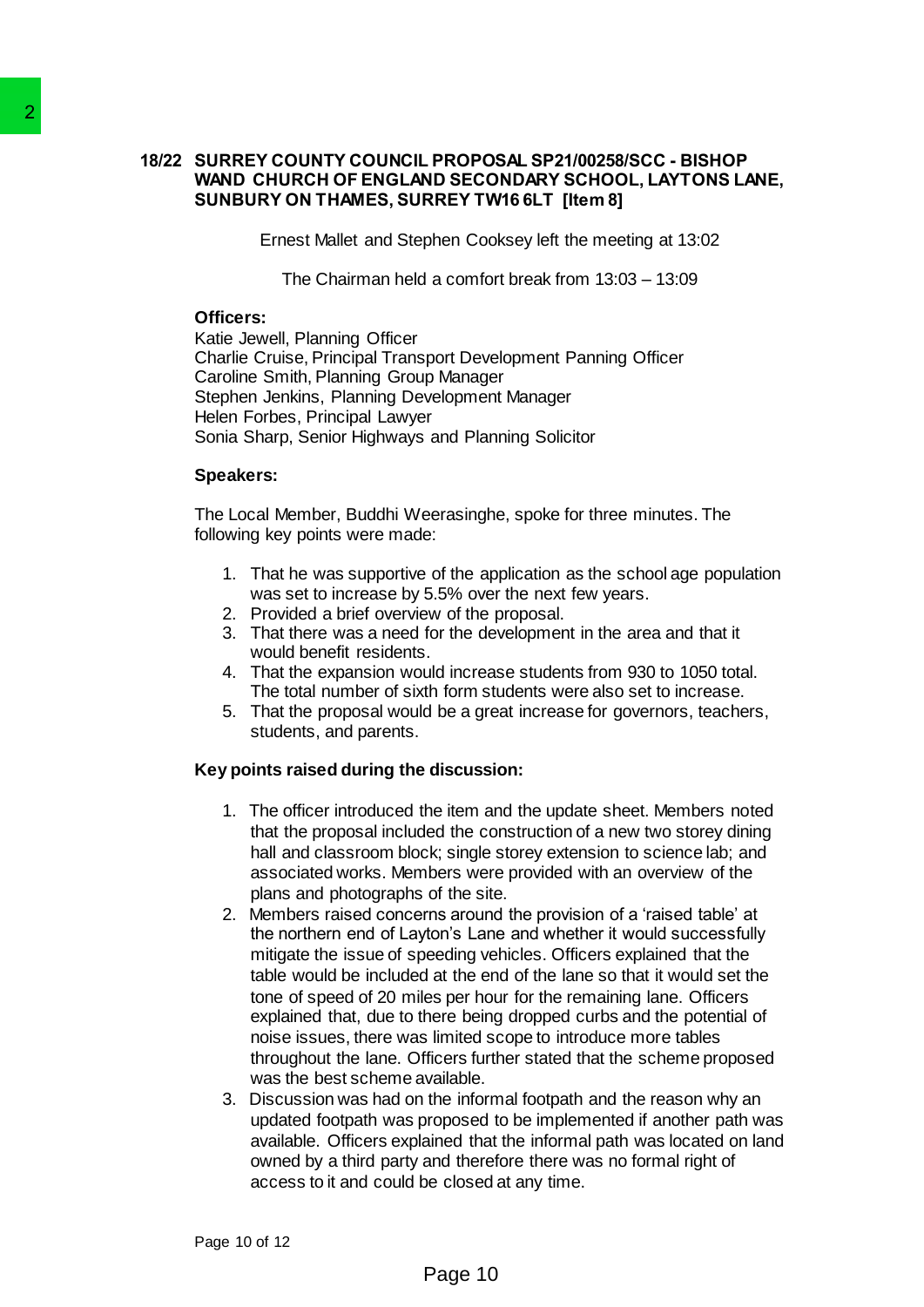- 4. Members noted that the cycle lane along Layton's Lane was no longer part of the proposal.
- 5. The committee unanimously agreed to permit the application.

## **Resolved:**

The Committee agreed that, pursuant to Regulation 3 of the Town and County Planning General Regulations 1992, planning application ref: SP21/00258/SCC be permitted subject to conditions within the officer report and update sheet.

## **19/22 ADOPTION OF THE UPDATED PLANNING ENFORCEMENT AND MONITORING PROTOCOL MINERALS & WASTE PLANNING DEVELOPMENT [Item 9]**

#### **Officers:**

Caroline Smith, Planning Group Manager Stephen Jenkins, Planning Development Manager Helen Forbes, Principal Lawyer Sonia Sharp, Senior Highways and Planning Solicitor

#### **Key points raised during the discussion:**

- 1. The Chairman introduced the item.
- 2. Members noted that an 'odour' condition would be included on a planning application when necessary, however, the Environmental Agency were responsible for monitoring pollution and odour issues.
- 3. Officers highlighting that the Enforcement Team would provide a round-up report to the committee on occasion.
- 4. A Member raised concern with the current process of dealing with operators in breach of planning conditions. Officers explained that, in the event of an operator being in breach of planning conditions, if appropriate, and in line with government policy, a retrospective application would be negotiated. However, in the event that the breach was unacceptable then an enforcement process would begin. e cycle lane along Layton's Lane was no longer<br>
2<br>
cusly agreed to permit the application.<br>
<br>
unsus and the Regulation 3 of the Town and County<br>
1992, planning application ref:<br>
1992, planning application ref:<br>
1992, plann
- 5. In regard to the flow chart located on page 39 of the supplementary agenda, Members raised concerned as the chart presented that a risk of significant harm could lead to 'no further action'. A Member further stressed that it was important to ensure that any serious harm by an operator was met with enforcement action.
- 6. A legal representative highlighted that she had reviewed various enforcement policy from across the country and that the policy being considered at the meeting was the best written policy seen by her to date.
- 7. A legal representative further stated that issues were likely to be related to the Enforcement Team's resource to monitor, inspect, make decisions and to follow up. Member also noted that, as seen in the flow chart, enforcement notices would not be issued in a situation were planning permission could be granted.
- 8. In regard to the 'Is enforcement action expedient?' section of the chart, the legal representative proposed that it may be more appropriate to state, 'is enforcement action possible?' as there were situations where